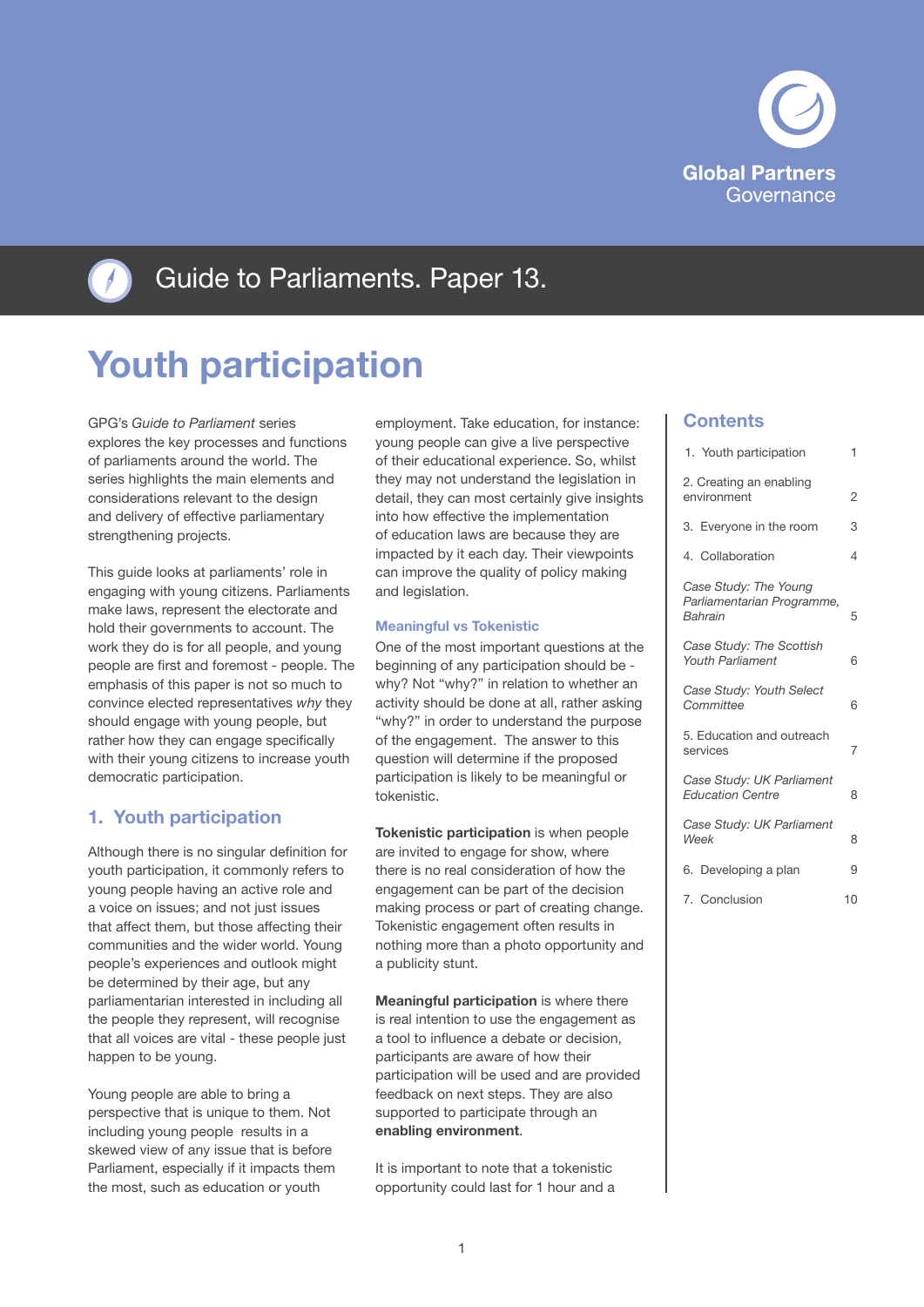<span id="page-1-0"></span>meaningful one 15 minutes. The difference between the two is essentially the outcome - i.e. what happens after the engagement. Meaningful participation builds trust because it allows young people to have an active voice; they experience a real example of engaging in democracy. Tokenistic engagement actually breeds distrust.

# 2. Creating an enabling environment

The concept of an enabling environment is based on the idea that the right environment can ensure that people are able to meaningfully participate in decisions that impact their lives and the issues they care about. An enabling environment for young people to engage includes (but is not limited to) decision makers, laws, governance structures, and dedicated resources coming together to recognize the value and voice of young people.

Enabling environments are a tool that can be used to build trust and confidence in both young people and parliamentarians. Parliamentarians have an important role here, as they create the space and facilitate opportunities.

What makes an enabling environment? From experience, there are four components of an enabling environment: Awareness, Political Will, Strategy and Resources.

#### Awareness

Although these components are not listed in order of importance, awareness is the first thing needed in an enabling environment. Parliamentarians need to be aware that:

- A youth population exists: Although they may not be eligible to vote, young people are amongst the constituents which elected representatives have a duty to represent. Therefore, they too are stakeholders in any decision that needs to be made.
- Young people have a voice: Although they may have never been given the space, each citizen - including young people - has ideas, perspectives, insights and experiences which inform the issues they care about. A simple question of 'What matters to you?' is a first step in acknowledging youth participation with parliament.
- There are other stakeholders in youth participation: Schools, parents and youth work practitioners. They have first-hand

experience of working with and relating to young people so any engagement should make considerations for these groups too.

### Political will

Political will is a crucial aspect of creating and sustaining an enabling environment. Unless decision makers and elected representatives have an appetite to work with young people, the idea of youth participation is redundant. There needs to be a recognition that young people have voices and ideas of value to society, particularly on issues that they care about. There also needs to be recognition that youth engagement is not just a "nice to have". The aim is not consultation for its own sake. The aim is to feed lived experience and valuable viewpoints into policy discussions and ultimately improve the quality of legislation and oversight.

### **Strategy**

Creating and maintaining an enabling environment is predicated on having a strategy in place that sets out a plan of how it will work. It takes some thought. To make engagement meaningful, decision makers must have a plan of how they will engage effectively with young people and where the opportunities are which will allow young people to meaningfully participate. Unless there are opportunities for engagement, what is the real measure that young people have been enabled to influence decisions?



**Resources** 

Dedicated resources are needed to create an enabling environment. Money/a budget and people are the most vital resources. A budgetary allocation means that there has been consideration that the engagement costs something, and needs money to work. An enabling environment requires administrative and logistical support as standard and this costs. Dedicated people (parliamentary officials/administrators and youth work practitioners - youth workers,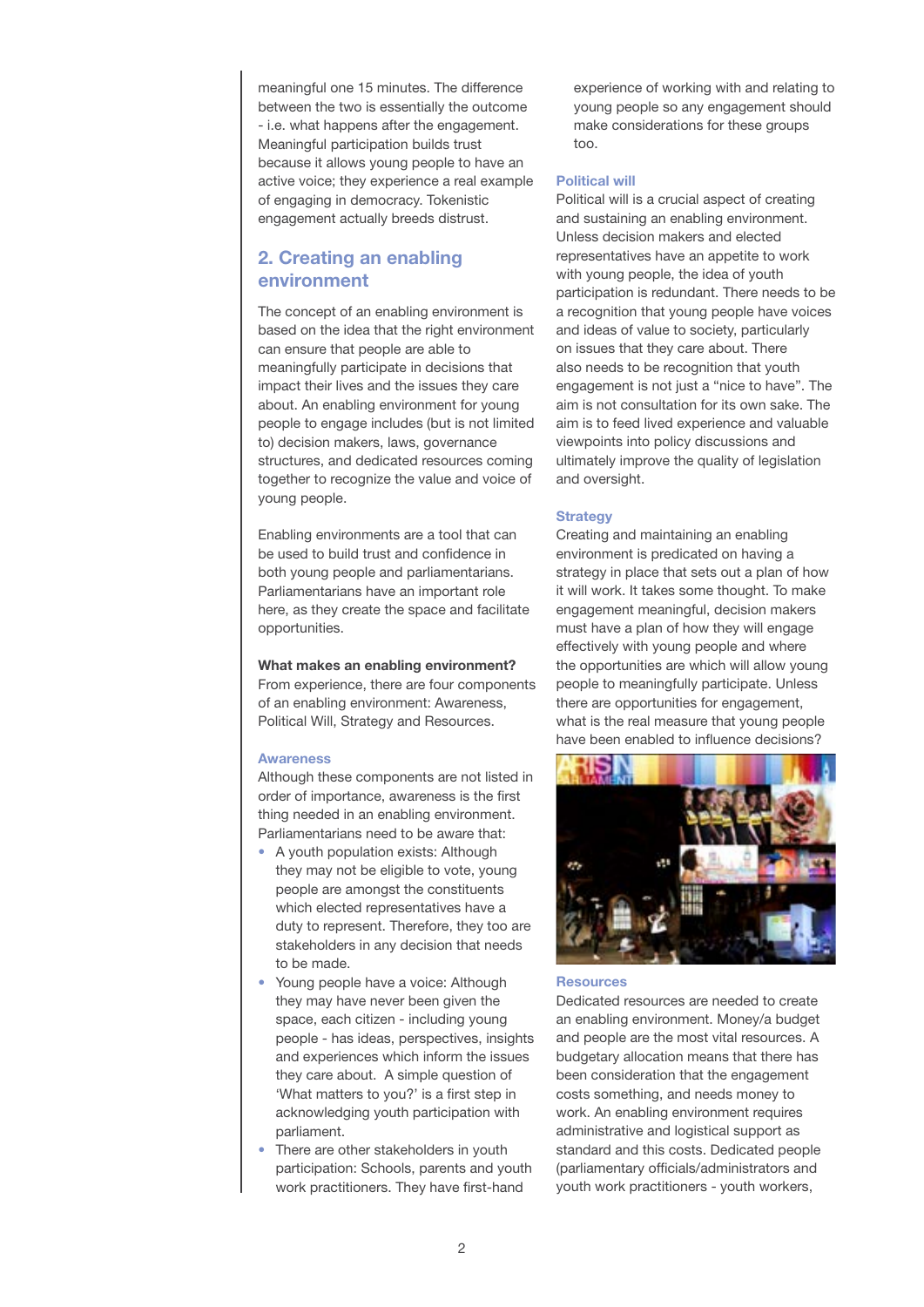<span id="page-2-0"></span>teachers etc) are an important resource in bridging the gap. They can help young people participate in decision making as they know how to work effectively with them. They can also provide the administrative, logistical and information support needed too.

#### Meaningful outcome

A key test of whether an engagement has been meaningful is the outcome. Awareness, political will, strategy and resources can create an enabling environment, but we will only know if an engagement opportunity has really enabled young people by the outcome of the engagement. The 'So what?' question is one that should be asked consistently when young people are participating, for example:

- So what if they get to come to Parliament?
- So what if they were able to attend a debate?
- So what if they spoke with their MP?
- So what if they were able to attend an event?
- So what if they were invited to speak?

What is the point of any engagement opportunity for young people, if it does not result in some sort of follow-up? If it does not result in them knowing the result of their engagement via feedback, and knowing what happens next via communication? People need to feel that they have been listened to, even if their view does not ultimately hold sway. It is always good practice to evaluate the engagement from both sides: inviting the young people to share their thoughts through evaluation.

### 3. Everyone in the room

#### Young people are not all the same!

To reiterate: young people are not a homogenous group. Within this demographic (grouped by youth age) there are people from different backgrounds, socio-economic status, employment status and education levels etc. Their experience in these groups determines the lens of their communities and the world at large. All viewpoints are valid. A range of viewpoints is valuable. The challenge is not so much that there are differences but that young people are often referred to as one group, even though we can identify differences. All young people should have the opportunities to participate so that they can be 'in the room'.

The different lenses that young people have are important when participating in Parliament, and a lack of awareness or recognition will most definitely disenfranchise a group unintentionally, and result in youth participation that is not truly representative. Take language as an example: if opportunities are shared in English only, it will automatically exclude certain groups of young people. Not because they do not have anything valuable to add, but because they cannot engage with the language. Or take socio-economic status: if an engagement opportunity comes at a cost for application or transport, anyone who does not have disposable income will be excluded. In both these examples the danger is that decision makers believe they have engaged young people and they go away with a false confidence in this when, in fact, the engagement has been limited to a section of young people. If some people cannot be 'in the room', or are excluded for some reason, it should be acknowledged that the outcome only represents the views of those who were present.

With all the differences and nuances, there is probably no single engagement opportunity or method to reach them all. It must also be noted that some groups are actually harder to reach than others. With this reality, the aim of the 'room' should always be to make it representative - doing the best to ensure there is representation across the different groups. Essentially, Parliamentarians should seek to have a diversity of lenses for every engagement opportunity (unless there is an issue that only impacts a specific group).

Parliamentarians, as part of their role, can carry out a mapping exercise to help them understand who the young people in their constituencies are, where they are and how they currently engage with services (see below).

#### **Accessibility**

Not all opportunities are accessible to all young people, and not all young people can be reached in the same way. There must be considerations of the demographics of young people within any community and what reasonable adjustments may need to be made in order to allow them all to have an opportunity to engage. Is the language used accessible? Is information written in formal, official language or in plain English? How are engagement opportunities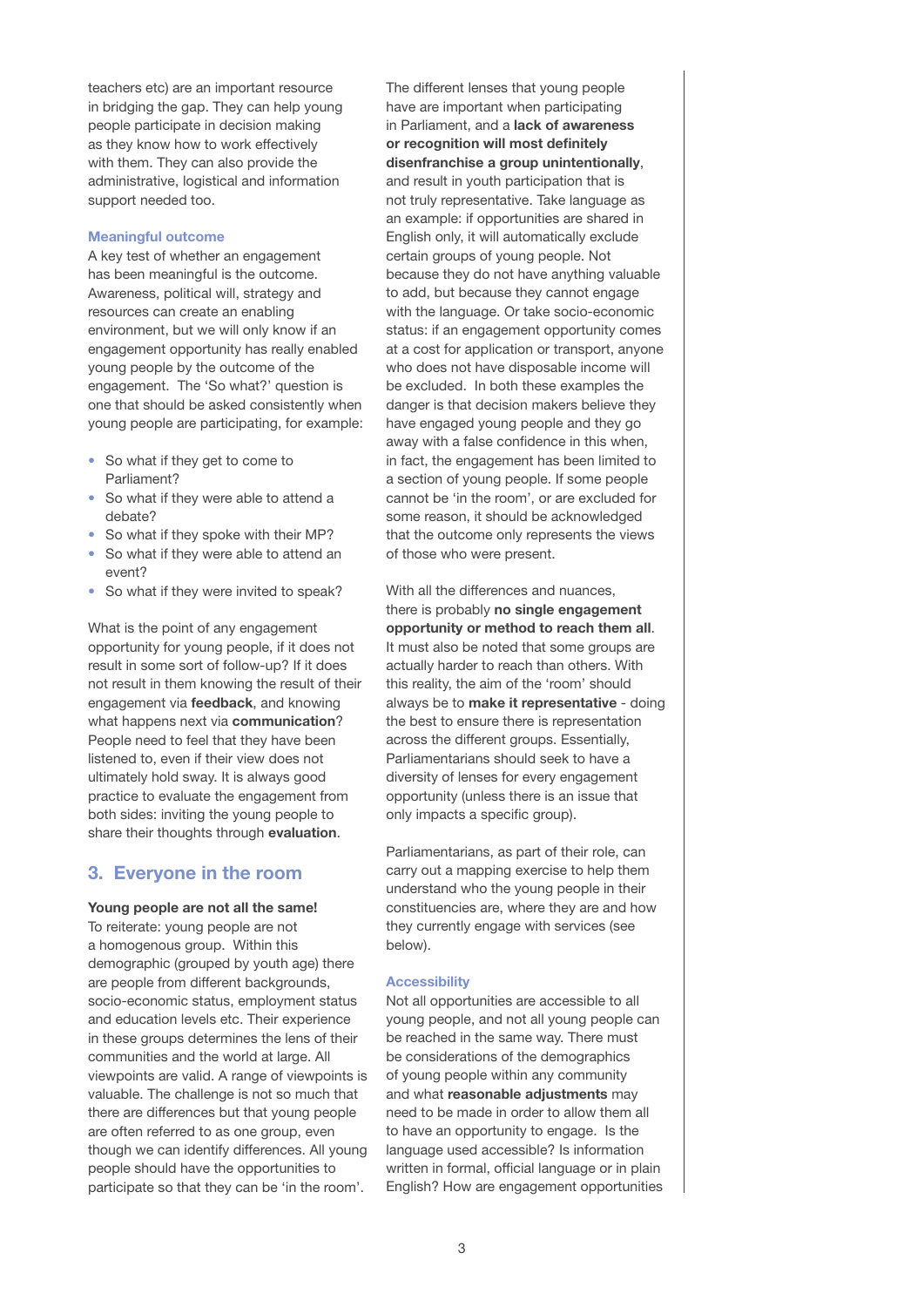<span id="page-3-0"></span>communicated? Are they shared through schools? Social media? Community groups? Are they targeted to reach those who are likely to have most valuable experience? Considerations of accessibility are the vital keys to unlock true representative participation.

There is no perfect way to ensure 'everyone is in the room'. Questions to help achieve representative participation include:

- *Who are the groups we want to reach?*
- *What opportunities do they have to participate?*
- *Do all groups have equal opportunity and access?*
- *Who does not have access and what can we do to change this?*
- *Who is always in the room?*
- *Who is not in the room?*
- *Who (which groups) is hardly ever in the room or has never been in the room?*
- *What can we do to bring more people in the room?*
- *Should we go to where the people are, or should they come to us? (Where there has been little or no engagement, Parliamentarians may consider going out to where young people are in their constituencies before inviting them in to engage in Parliament.*

# 4. Collaboration

The impetus for engagement between parliaments and young people of their country comes from both sides - from parliaments/parliamentarians and from young people themselves. The challenge is finding effective ways of collaborating and bridging the gap.

For parliaments and political institutions, the motivation to engage with young people is rooted in an acknowledgement that young people are the voters of the future. Individual MPs can of course have connections with young people and schools within their constituencies and will be keen to make a favourable personal impression of themselves and their political party.

### MPs: building awareness

Where connections with young people do not exist, Parliamentarians can increase their awareness of young people by building a profile of their constituency, this can be done through:

Stakeholder mapping - To find out where young people are, Parliamentarians and their staff can carry out a mapping exercise. The aim of this would be to know the schools in the constituency, civil society organisations that work in the constituency, youth networks and whoever else has links with young people in the constituency.

Information gathering - To have an understanding of the issues that young people care about, Parliamentarians could consider going to where young people are already active, or they could engage through services that work with young people. Questions to help include: What currently exists to help Parliamentarians know what is going on in their constituency? And, what are the concerns of the young people they are representing?

#### Committees and debates

Parliamentary committees invite the public to share their views on subject inquiries they are conducting, often through evidence submissions. To engage young people specifically, special efforts will need to be made to make it accessible in a targeted way, as they are unlikely to be following official channels of communication. Targeting, with the view of accessibility, could take the form of committee visits to youth groups or round tables or workshops to understand young people's experiences, or get their views on specific policy issues.

Committees can also conduct their own surveys and polls. For example, the Petitions Committee in the UK Parliament conducted polling with young people aged 7-18 on the use of plastics in supermarkets, and the results were referenced in the subsequent debate. Focus groups are also useful, as are more deliberative methods of consultation such as citizen assemblies these can be a space to address issues of concern for young people.

Committees have also used social media to crowdsource topics for inquiries and to ask for suggestions of questions to put to government ministers. Hashtags have also been used to encourage young people to conduct online "parallel debates", timed to feed into actual debates in parliament.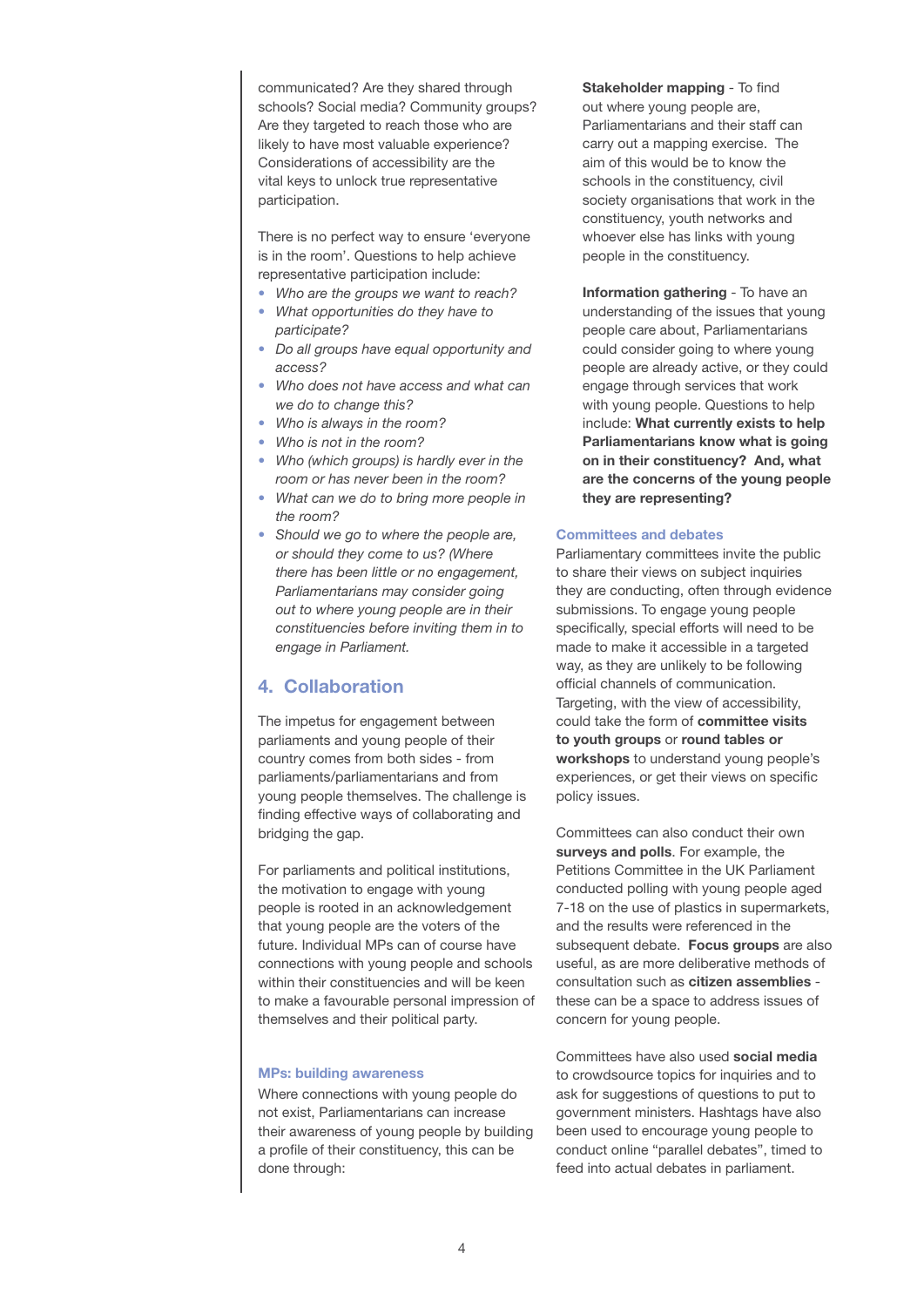<span id="page-4-0"></span>In whichever way the views of young people are sought, it is vital to act on the input received and close the feedback loop. If the views garnered are not subsequently referred to, or do not feed into the policy discussion in some way, the initiative can backfire. If views were sought and then ignored, the young people involved will rightly feel a sense of grievance, the reputation of parliament could suffer and it would breed distrust.

#### Civil society led initiatives

The push for collaboration is not driven only from Parliament's standpoint. Increasingly, young people themselves are campaigning to participate in the political dialogue through youth groups and other civil society organisations. Young people do not necessarily want, or need, to care about parliamentary processes, but they do want politicians to listen to their concerns and their views on issues they care about. In many countries there are active youth councils and civil society youth groups. The British Youth Council, for example, runs many programmes, including an annual ballot to determine the topics which young people feel are most important to them - the "Make Your Mark" ballot. Over 1 million young people took part in both 2018 and 2019.

Youth councils and other youth organisations work alongside young people to:

- identify the issues they most care about • provide skills training in campaigning and advocacy
- create networks
- identify opportunities to get their voices heard in decision making
- be inclusive and seek out the views of different groups and communities
- participate in decision-making
- improve young people's lives

Many parliaments have outreach services, tasked with forging links with civil society groups and networks. The best sort of collaboration is where the means of youth political participation are co-created around real issues, where young people's voices are heard by decision-makers and have influence, and where and the views of young people lead to actual change.

# Case Study: The Young Parliamentarian Programme, Bahrain

Bahraini (male and female) youth discuss social issues, employment challenges, opportunities and other topics on social media platforms. But their voices and proposed solutions often fail to reach decision-makers as they are not passed through the proper official channels. The Young Parliamentarian Programme is a platform to promote youth dialogue, social inclusivity, and engagement in the decision-making process in Bahrain, including in Parliament.

The Young Parliamentarian Programme is run by the Youth Pioneer Society, which aims to reach out to a larger number of youth, both male and female and across communities, in order to increase their awareness of democratic values and citizens' rights. The aim is to empower Bahraini youth with the required skills to contribute to their communities positively and constructively. The programme has been designed to ensure a systematic approach to achieving its objectives:

- firstly, by developing and enhancing the required skills that youth across all communities require to have a greater role in their communities and in the democratic process;
- secondly, by providing practical engagement activities with MPs.

With the support of strategic partners, the annual Young Parliamentarian Programme has been delivered to more than 250 participants.

Key achievements include:

- A proposal to establish a Student Loan Fund (adopted by the Parliament's First Deputy Chairman).
- The establishment of a Volunteer Centre to organise volunteer work and provide training opportunities.
- Representation of participants in Arab League Youth Summit
- Formation of number of new NGOs in Bahrain led by programme graduates

[Article on The Young Parliamentarian](https://agsiw.org/bahrains-youth-pioneer-society-guiding-and-empowering-youth/)  **Programme**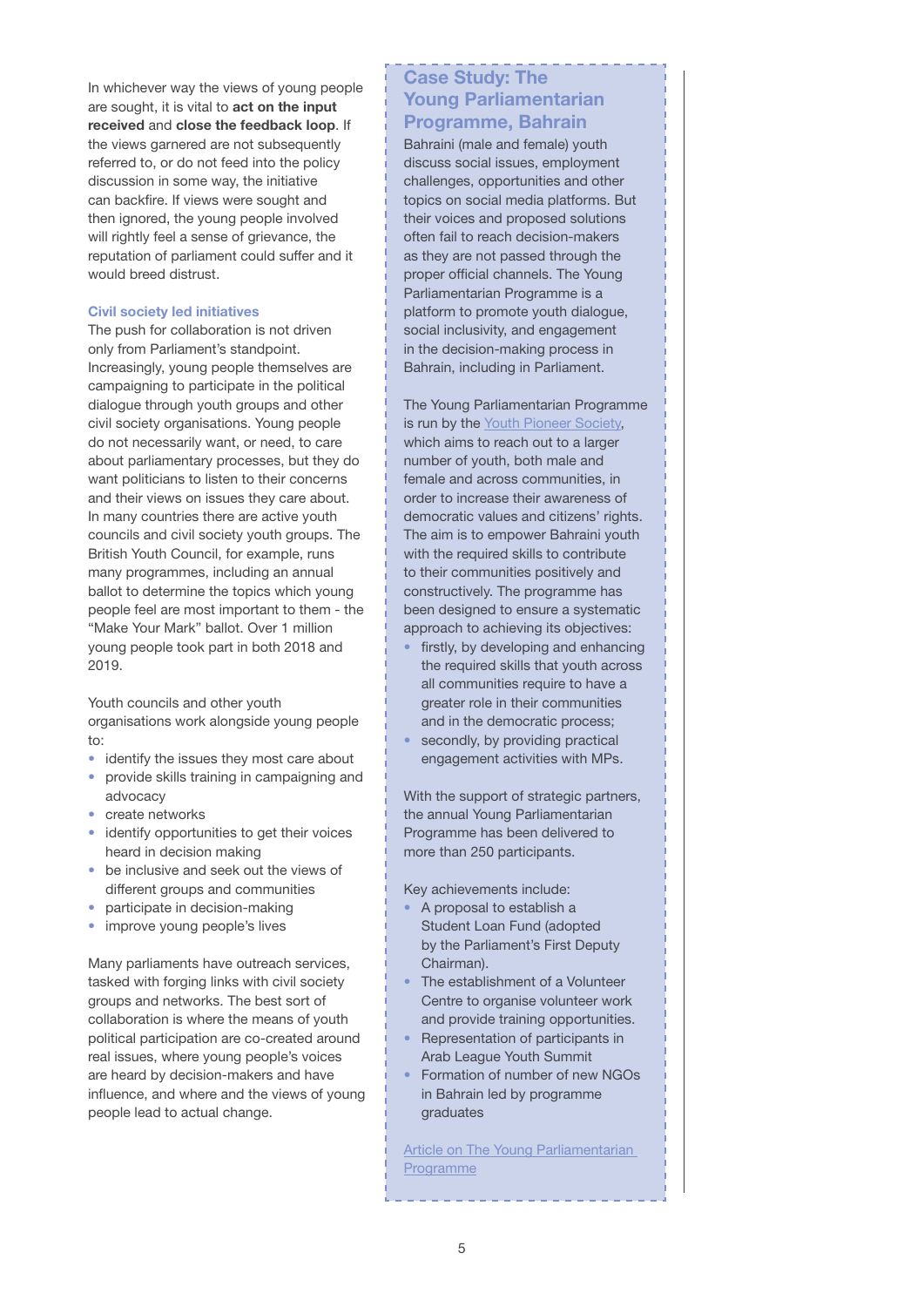### <span id="page-5-0"></span>Parallel political structures

There are many examples of initiatives which replicate youth versions of political structures, such as:

- Youth parliaments
- Parliamentary youth committees
- Young mayors

These are often run as collaborations between parliaments/ local councils and civil society youth groups. There are also international examples such as the Model UN Parliament.

# Case Study: The Scottish Youth Parliament

The [Scottish Youth Parliament \(](https://syp.org.uk/)SYP) is a youth-led campaigning organisation, set up in 1999. It is independent from the Scottish Parliament and the Scottish Government but funded by the Government on a three-year funding cycle.

There are 160 Members of the Scottish Parliament (MSYPs) aged between 14 and 25 years. The electorate is young people in Scotland between 12 and 25 years. Elections are organised by local councils, with guidance from SYP staff. The SYP Board of Trustees are also young people, supported by a permanent staff. There is strong support from youth workers, local councils, and a network of youth organisations in Scotland.

Three sittings of the Scottish Youth Parliament are held each year across Scotland, including in the Scottish Parliament itself. MSYPs often give evidence to committees in the Scottish Parliament and work with government ministries to improve policy. Once a year there is a meeting between the Cabinet of the Scottish Government and Scottish Youth Parliament representatives to discuss policy priorities and review progress since last meeting. There are examples of how their campaigning has a had a positive impact on policy, such as:

The SYP campaign Right Here, Right Now fought for the rights of young people living in Scotland to be upheld, respected, and taken into account by the

nation's decision-makers. It successfully won an undertaking that the UNCRC would be fully incorporated into Scots law by 2021.

The SYP is a campaigning organisation: it is primarily a way to ensure that young people's voices are heard in Scottish politics. The Scottish Parliament and the Scottish Government value the SYP for the consultative function it provides. The benefit of the SYP, therefore, is enjoyed not just by the young people themselves and what they gain from the experience, but by the Scottish Parliament and Scottish Government who can consult a ready-made pool of engaged young people to help shape positive policy outcomes. The Scottish Youth Parliament also undertakes commissions from other organisations who are seeking youth views and engagement in their projects.

The [Scottish Youth Parliamen](https://syp.org.uk/)t is thus a good example of meaningful youth participation.



# Case Study: Youth Select **Committee**

The [Youth Select Committee](https://www.byc.org.uk/uk/youth-select-committee) (YSC) is an annual initiative coordinated by the National Youth Council of the UK (the British Youth Council) and is supported by UK Parliament.

The Committee functions as a usual UK Parliament Select Committee in that it holds an inquiry, publishes the results of this in a report and receives a formal response from the UK Government. The major difference is how the topic of inquiry is selected and who sits on the committee. The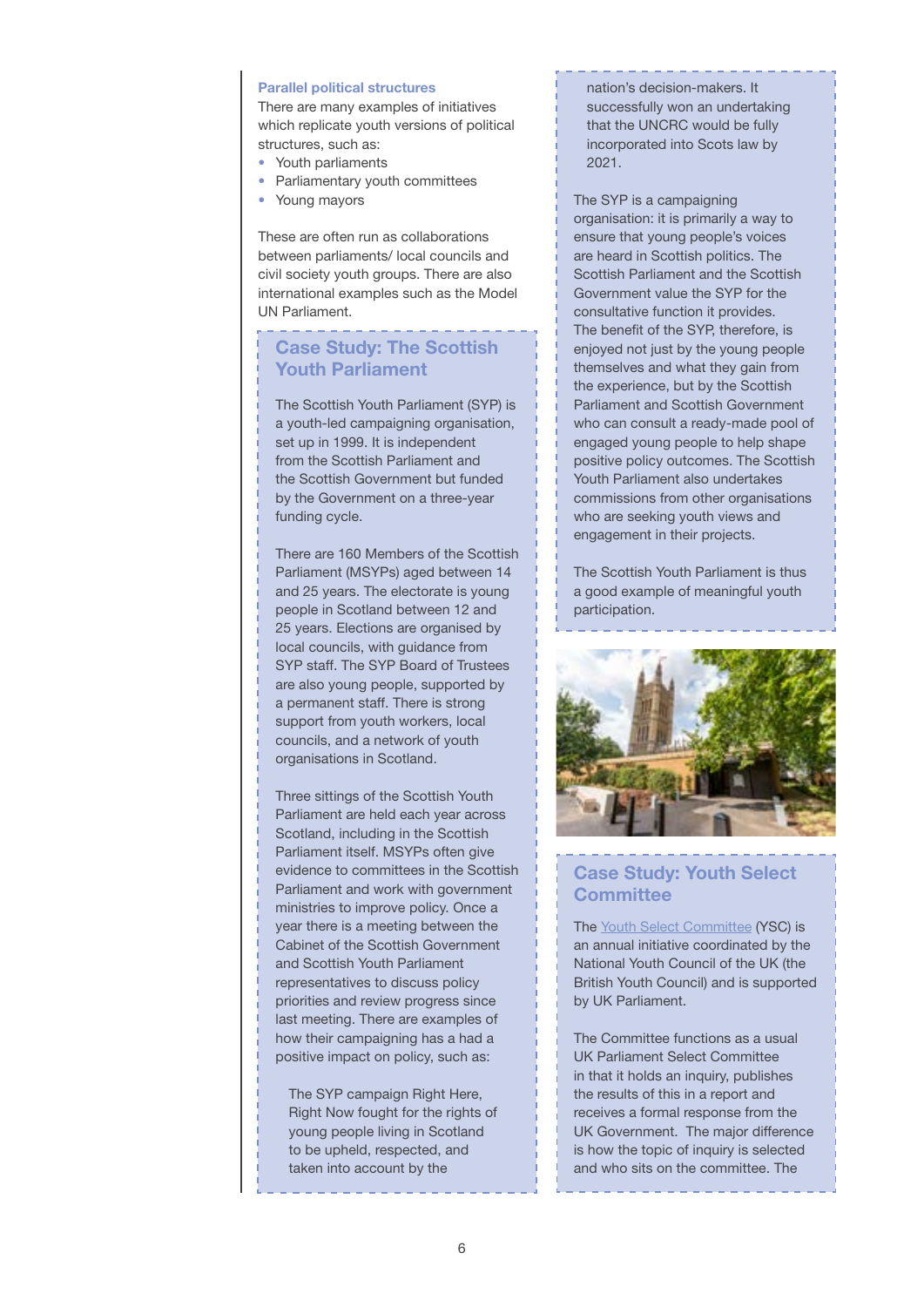<span id="page-6-0"></span>topic of the inquiry, is usually chosen from the priority issues identified in UK Youth's Parliament's Make Your Mark Ballot\*\*, as this gives the Committee a mandate from other young people. The eleven committee members are aged 11-18 and include Members of UK Youth Parliament, Youth Councillors from local youth councils, elected Young Mayors, young people with a special interest in the topic and reserved seats for young people from Scotland, Northern Ireland and Wales to ensure UK wide representation. Following their inquiry, the Committee, produces a report and recommendations, which the government responds to.

The Youth Select Committee was launched in 2012 and have addressed issues such as transport, mental health, racial and religious discrimination, and serious youth violence. In 2019, as a result of the Youth Select Committee's inquiry on Serious Youth Violence, they were invited to work alongside the Prime Minister of the UK to ensure young people's voices were heard on the issue.

[TheYouth Select Committee i](https://www.byc.org.uk/uk/youth-select-committee)s a good example of meaningful youth participation within Parliament.

\*\*Make Your Mark is an annual UK wide ballot in which any 11-18 year old can vote on their top national issue and their top devolved issue. The top ten issues that are prioritized from the updated manifesto from the Annual Conference, form the basis of the Make Your Mark ballot paper. In 2018 over 1.1 Million young people across the UK voted in MYM - that is 1 in 6 young people in the UK. Members of UKYP encourage young people in their constituencies to vote - in 2017, the highest number of ballots received by a single Member of UKP was 16,970.

## 5. Education and outreach services

Increasingly, parliaments are setting up education and outreach services to complement the work of individual MPs and to lead youth participation efforts on behalf of the institution of parliament. These services seek to inform people about the role and work of parliament and connect people with the business and processes of parliament.

There are many different ways parliaments may choose to work with young people to foster knowledge of parliament and encourage participation. A key outreach principle to bear in mind, however a parliament chooses to engage with its citizens, is the value of going to where people are, physically, digitally, and conceptually. It is more effective to talk to people on their terms, in places that are convenient to them, and in language and ways that they are comfortable with. Do not always expect people to come to parliament and engage on its terms.

The formal education sector is a common starting point for Parliaments. Working with schools and young people provides an easy, structured way to get communication about parliament out to a captive audience (and linking materials to the curriculum helps teachers deliver their work). Investing in political literacy education is an investment in the nation's future and helps to convey the value of the institution of Parliament to citizens' lives.

Typical parliamentary youth engagement programmes include:

### School programmes

Educational resources for school teachers - ideally curriculum linked, and not just covering citizenship and politics but establishing links across the curriculum (printed and online – learning resources,

School visits to parliament - ideally with a dedicated education centre, where workshops can consolidate learning and schoolchildren can meet their MPs

lesson plans, games, activities)

### Outreach sessions and assemblies

in schools; online workshops, Q and A sessions with parliamentarians, virtual tours etc and resources for parliamentarians when they visit schools

Teacher training in political literacy, and establishing a teacher ambassador scheme to encourage ongoing professional networking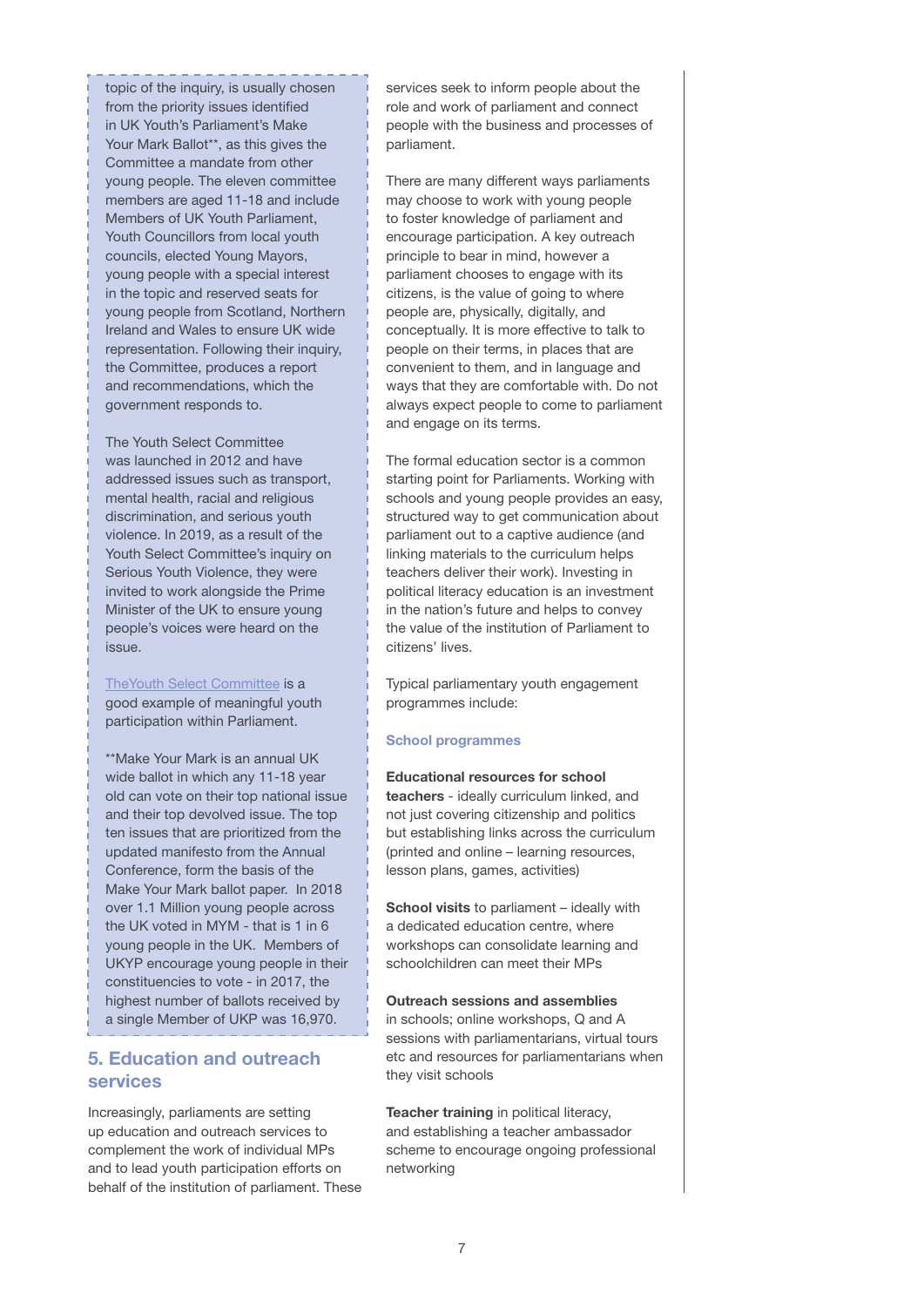# <span id="page-7-0"></span>Case Study: UK Parliament Education Centre

A visit to Parliament to see where important national issues are debated and laws made has a powerful effect. When the UK Parliament decided to significantly improve the way it connected to the public, it established that a key audience was young people. It sought therefore to establish a dedicated Education Centre, to provide:

- A high quality, professional space dedicated for learning, appropriate for Parliament.
- A substantial increase of space and facilities for the Education Service so that they could offer sessions for up to 100,000 young people a year, a significant increase over previous numbers.
- A place that ensures where school children can have their lunch on site in the same location as the facilities they are using, attractive for school groups coming from long distances.
- Ability to offer sessions to a much broader range of learners, such as families and adult learners when not in use by schools.
- A space where art, archives and artefacts can be displayed.

The benefits included:

- A much better experience for educational visitors in a high quality, purpose designed, learning environment.
- Increased capacity to meet the ever-growing demand from schools to visit Parliament
- The meeting rooms, previously used part-time by the Education Service, could return to general committee and MP use.
- Separate security entrance.
- Separate facilities (cloakrooms, refreshments, toilet facilities).

Parliament's Education Centre opened in 2015 and delivered all the envisaged benefits. Visiting school groups receive a tour of the parliamentary building, an age-appropriate themed workshop, a questions and answer session with their local MP, and pre- and post-visit resources.

[Parliament's Education Centre opening](https://www.byc.org.uk/uk/youth-select-committee)

### Higher/further education

University programmes - including resources, visits, summer schools etc.

Parliamentary studies modules – cocreating modules on politics courses

Getting academic research into Parliament – for example through knowledge exchange, academic fellowships, and providing evidence to parliamentary committees

### Community and youth groups

Youth consultations - surveys and youth forums

Workshops – not just on how parliament works, but also well suited to policy issues, and to campaigning and advocacy skills, and to techniques on how to get your voice heard

Social media campaigns – e.g. gathering views, online "parallel debates" alongside parliamentary business

Other engagement opportunities - e.g. awards, competitions, exhibitions

# Case Study: UK Parliament Week

The Education and Community Outreach team at the UK Parliament (under the banner "Your UK Parliament") runs an annual festival that aims to engage people, particularly young people, across the UK with Parliament.

UK Parliament Week is designed to create a nationwide conversation about democracy, people power, and making change happen. It explores what parliament means to people and aims to empower them to get involved.

The Parliament Week model is built around individual groups organising their own activities in their own localities, with the parliament team providing resources, activity suggestions, coordination, and publicity for events. Participating organisations sign up to become partners, thus creating strategic links.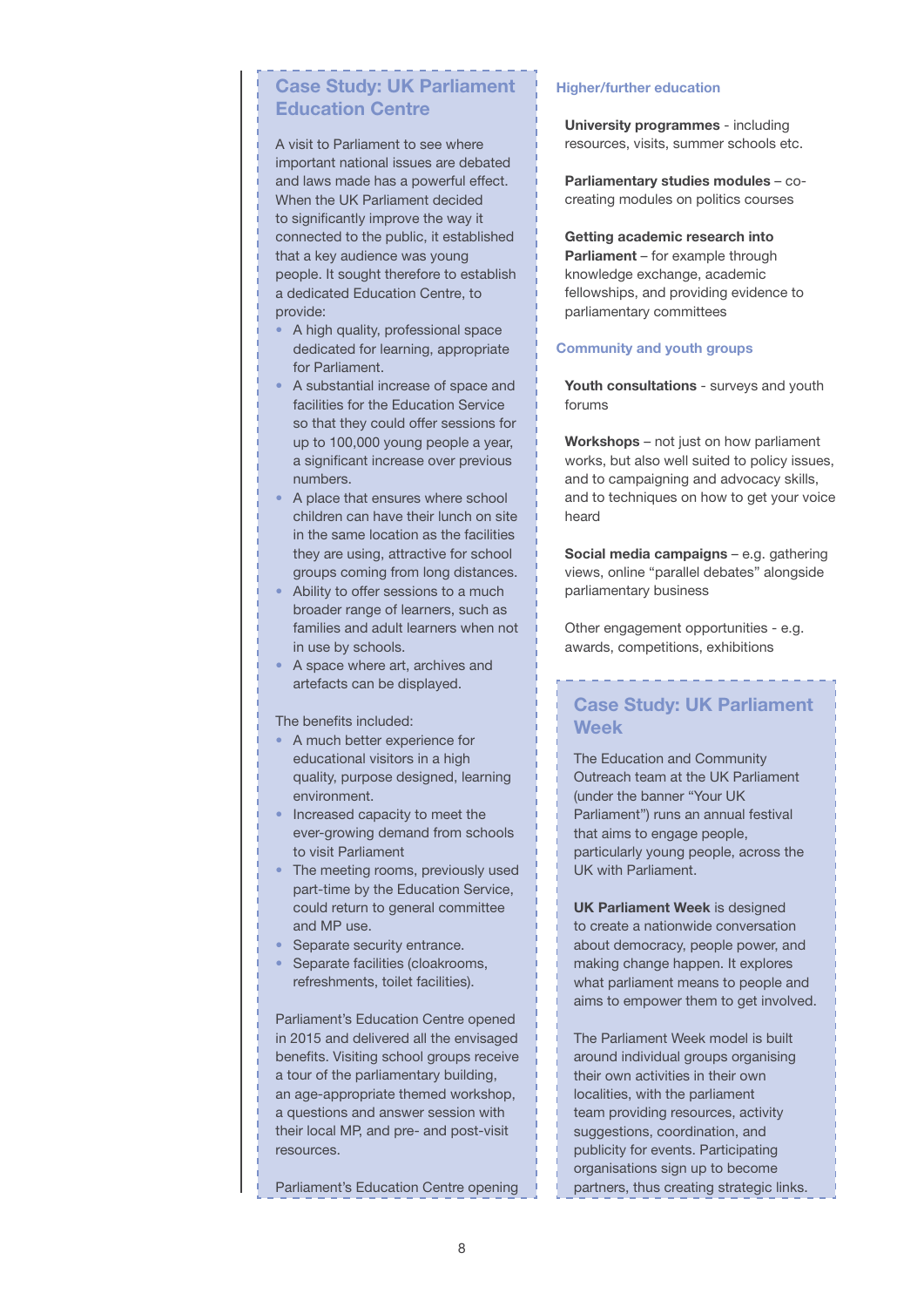<span id="page-8-0"></span>MPs and Members of the House of Lords are also involved, and the Speakers of both Houses are active supporters. MPs encourage schools and groups in their constituencies to take part.

UK Parliament Week Awards have been introduced to celebrate examples of initiatives that have made a difference in their communities or helped promote democracy.

Parliament Week generally takes place in November and the annual sitting of the UK Youth Parliament (UKYP) in the House of Commons is timed to coincide and take place then. The British Youth Council (BYC), which organises the UK Youth Parliament, is a key partner. Parliament Week helps to promote the BYC annual "Make Your Mark" ballot for 11-18 year olds to vote on the policies they want to introduce or change. The Youth Select Committee Report is also published during Parliament Week. The series of activities is designed to ensure that the young people's voices are heard and the engagement is meaningful.

<https://www.ukparliamentweek.org/en/>

# 6. Developing a plan

To build on the engagement of individual MPs and to support youth collaboration and participation in political processes, it is beneficial to have an engagement plan for the institution of parliament. This, while requiring a mandate from politicians, is best developed and delivered by parliamentary officials. (For general information on parliamentary public engagement, including a checklist on elements to include when creating a public engagement strategy, see Global Partners Governance Guide of Parliaments Paper 9 – [Parliaments and](https://www.gpgovernance.net/publication/paper-9-parliaments-and-public-engagement/)  [Public Engagement\).](https://www.gpgovernance.net/publication/paper-9-parliaments-and-public-engagement/) 

The following questions are designed to act as prompts when thinking about a youth participation strategy. Developing a strategy and an associated action plan, starts with being clear about what you are trying to achieve and why.

• What do you want to achieve with youth engagement? What is the strategic aim?

- Do you want to set up a means to consult young people and understand their views? Or a means to enable participation in parliament's work? Or is the main aim to develop political literacy and relevant skills?
- Are there any key priorities among the strategic aims, or in terms of age group, particular target groups, or policy areas?

Having established these strategic questions, an action plan will be needed to implement the strategy. Resources are likely to be limited; be clear about priorities. Some questions that may help with the process of prioritisation and start to build an action plan:

- Are there strategic partnerships you could develop with civil society youth organisations? Who are the key players in the sector?
- Where are young people currently active? What platforms/communication channels do they use?
- Where do young people get their news?
- Are there influencers that have their trust?
- Are there any "quick wins" that will help create impetus?
- How are you going to measure whether your engagement activities are effective?
- What are the key risks, and how are you going to manage them?

Parliamentary processes and procedures can be intimidating. Many young people are passionate about issues, but have no knowledge of parliament. So it is helpful to identify opportunities within the parliamentary business agenda as entry points for participation. Some key questions include:

- What do you already know about which issues are exercising young people?
- What are the current issues before Parliament?
- What current committee inquiries are taking place/coming up?
- Which ones have a focus on young people or may impact young people more?
- What could be the point of the engagement?
- How to get the best quality input: should young people come to Parliament, or could parliamentarians go to where the young people are?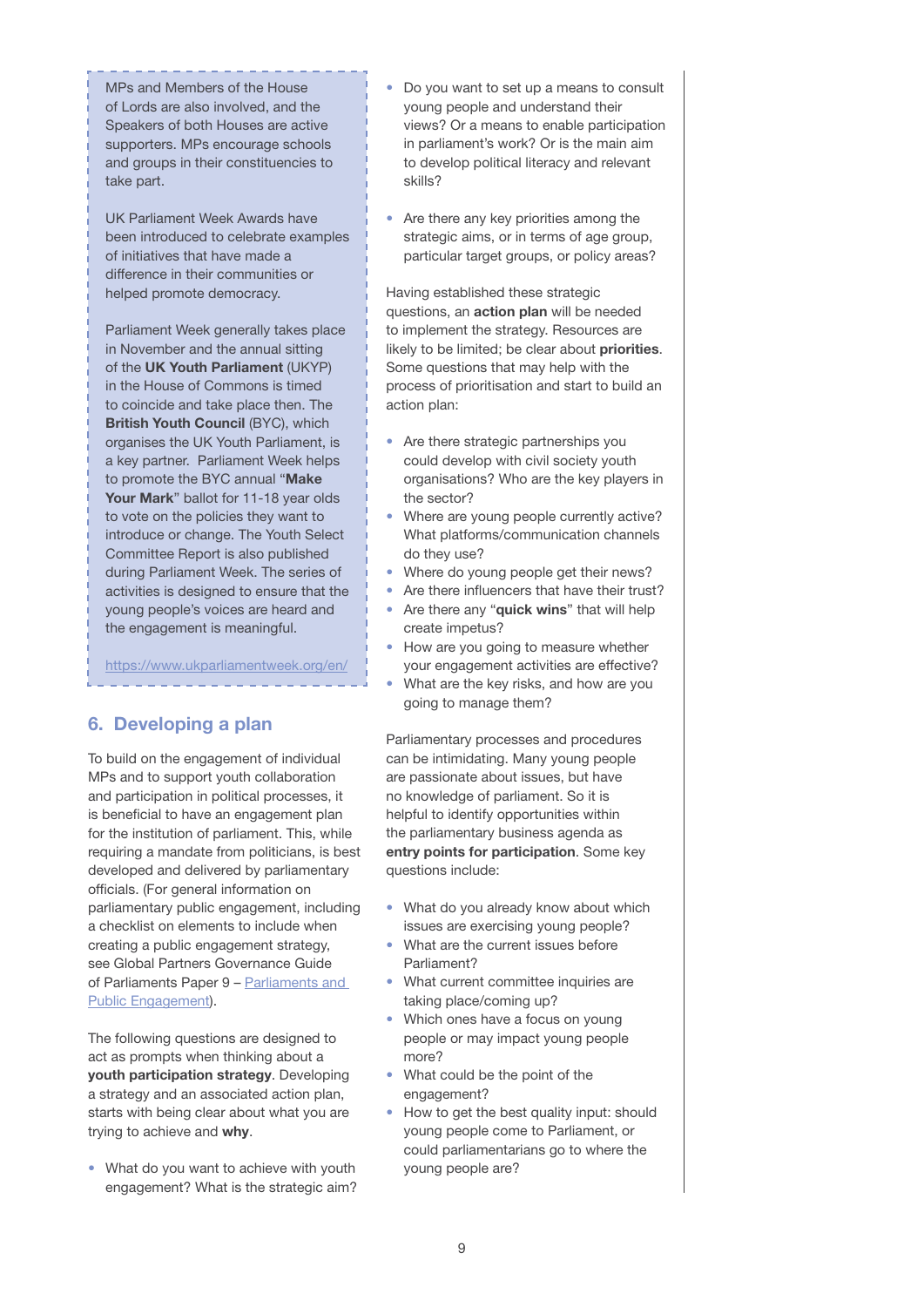<span id="page-9-0"></span>Where there are no obvious entry points, the focus might need to be on creating new opportunities for young people to specifically engage.

### Quick Win ideas to engage young people

- International Youth Day takes place on August 12 each year, this is a great focal point to engage young people. One example is for Parliamentarians to host a parallel debate with young people. This could be young people having their own debate on cross-cutting issues and then Parliamentarians debate the same issues. The young people could be hosted in Parliament, or in their schools or on social media. The main idea here is that young people and elected representatives are having the same conversation in the same time frame. Parliamentarians can also think about National and International days where they can be used as a focal point of engagement with young people.
- Parliamentarians could visit schools in their constituency to hear what issues young people care about, or get their view on issues Parliament are debating?
- Where logistics allow (based on distance), Parliamentarians could invite young people to come into Parliament to observe a debate, meet other elected representatives and maybe to share their perspectives on issues before Parliament.

### Internal PR

If public participation is a novel concept for a parliament, the officials charged with developing and implementing a youth participation strategy will also have an internal PR job to do. Members of Parliament have a keen understanding of their direct relationship with their constituents. It is vital, if they want to be elected again, that they nurture that relationship. MPs are generally very good at publicising how they personally, and their parties, are working hard for the public. However it is common among parliamentarians and parliamentary officials for there to be a weak appreciation of their role representing the institution of parliament. Indeed, party politics, and politicians' partisan criticism of each other, can add to the public's negative impression of politicians and may be contributing to low levels of trust.

For this reason, among others (such as the fact that parliaments are amorphous, living

organisms, not single-minded corporations), it is vital to have high level support for a new youth engagement strategy, particularly if it might be regarded as novel or risky. Keep the high-level sponsor informed and on-side. A Steering Group can act as a sounding board and give some political cover. All parts of parliament can contribute to the youth engagement strategy, but they must be aware of the strategic aims.

### Available resources

The available resources may be minimal. It can be beneficial, in any case, to start small with some pilot schemes - "proof of concept" - see what works and what doesn't. Adapt and build on success. Small successes have a ripple effect. Start working closely with one parliamentary committee and demonstrate how youth participation adds to the quality of their report. Publicise successes and show the value of the participation (especially to budget holders!). And think about evaluation in advance. How are you going to capture and demonstrate the value of the activity both to the young people involved and also to the parliament.

## 7. Conclusion

Investing in political education services for young people of a country is investing in the future of the country. Improved political literacy among citizens, specifically knowledge of how a country's political and parliamentary systems work, helps build good citizenship and improve the quality of the work parliament does. Knowledge of the parliament's role working for the citizens and holding the government to account also helps to build trust in the institution of parliament. To achieve meaningful youth participation, however, the engagement must move beyond education and knowledge, through engagement, to participation.

• Education and knowledge: spreading awareness of the work, role, functions and processes of the institution of Parliament, so that young people understand how the important decisions that affect the future prosperity of the nation are made.

This helps establish the **value and** legitimacy of the parliament, working on behalf of its citizens.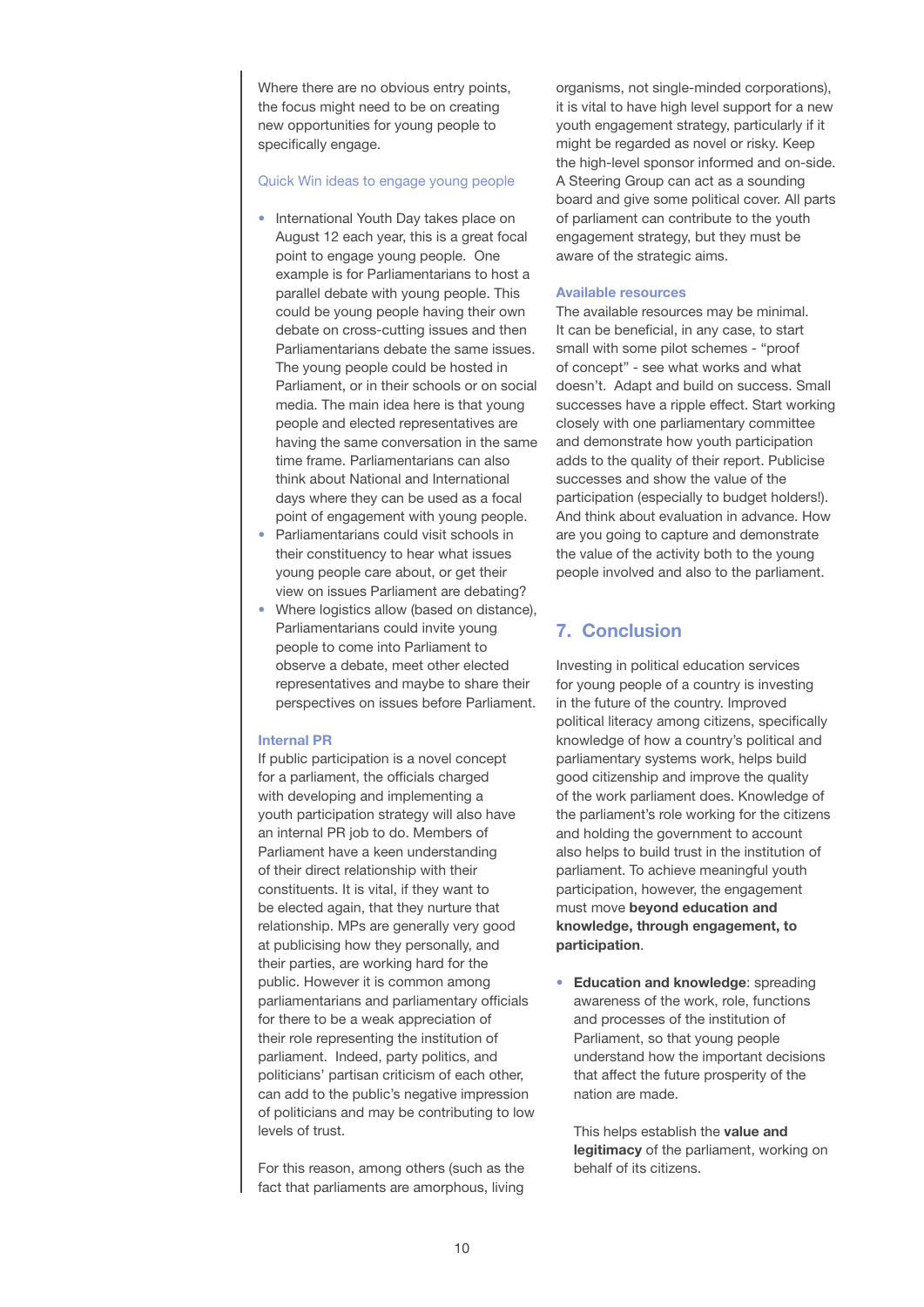• Engagement: moving beyond knowledge, illustrating how the decisions parliament makes are relevant to their lives and concerns, with a view to increasing levels of engagement between young people and Parliament.

This helps build trust with citizens.

• Participation: developing well-informed and engaged young people who can usefully contribute to policy making and legislation with their lived experiences and unique viewpoints.

This helps improve the quality of legislation.

> Publication design by Joe Power

gpgovernance.net hello@gpgovernance.net

©Global Partners Governance, 2021